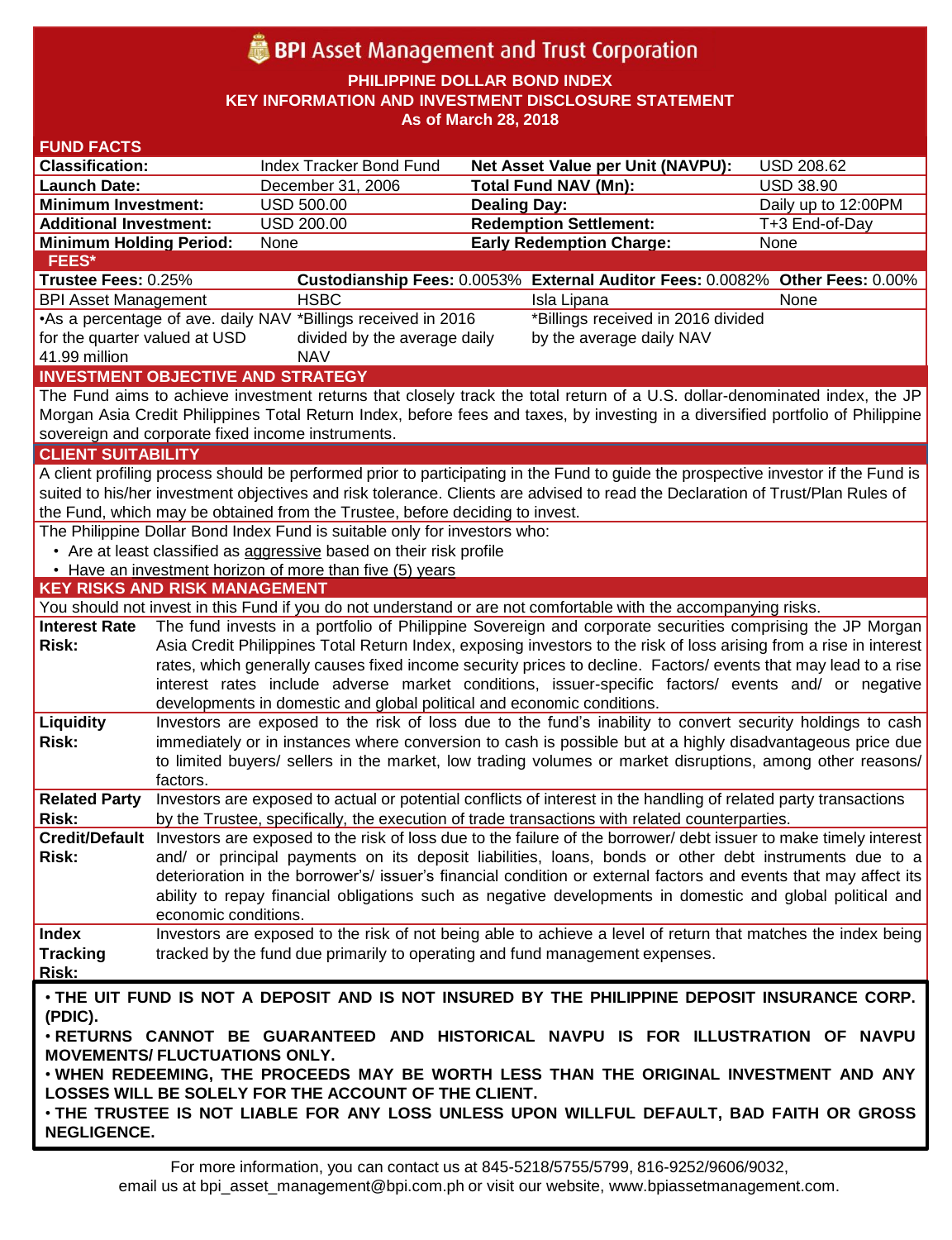## **FUND PERFORMANCE AND STATISTICS AS OF MARCH 28, 2018**

(Purely for reference purposes and is not a guarantee of future results)



Mar-13 Mar-14 Mar-15 Mar-16 Mar-17 Mar-18

\*Benchmark is the JP Morgan Asia Credit Philippines Total Return

**Fund 0.86 -2.07 -1.79 1.14 6.78 108.62 Benchmark** 0.79 -2.19 -1.82 1.30 8.41 118.08

**Fund 1.14 0.76 2.21 4.19 3.44 6.76 Benchmark** 1.30 1.12 2.73 4.73 3.91 7.18

**Fund -2.07 5.85 2.96 3.41 10.75 -5.23 Benchmark** -2.19 6.36 3.53 3.97 11.47 -5.10

**1 mo 3 mo 6 mo 1YR 3YRS S.I.<sup>2</sup>**

**1YR 2YRS 3YRS 4YRS 5YRS S.I.**

**YTD 2017 2016 2015 2014 2013**

| <b>NAVPU</b> over the past 12 months   |        |  |  |  |  |
|----------------------------------------|--------|--|--|--|--|
| Highest                                | 214.50 |  |  |  |  |
| Lowest                                 | 206.26 |  |  |  |  |
| <b>STATISTICS</b>                      |        |  |  |  |  |
| <b>Weighted Ave Duration (Yrs)</b>     | 6.72   |  |  |  |  |
| Volatility, Past 1 Year (%) 3          | 2.50   |  |  |  |  |
| Port. Weighted Yield to Maturity (%)   | 3.84   |  |  |  |  |
| <b>Current Number of Holdings</b>      | 50     |  |  |  |  |
| Tracking Error (3-Yr) <sup>4</sup> (%) | O 42   |  |  |  |  |

<sup>1</sup>Returns are net of fees.

<sup>2</sup>Since Inception

<sup>3</sup>Measures the degree to which the Fund fluctuates vis-à-vis its average return over a period of time.

<sup>4</sup>Measure of deviation between the Fund's return and benchmark returns. A lower number means the Fund's return is closely aligned with the benchmark. 5 Includes accrued income, investment securities purchased, accrued expenses, etc.

\*Declaration of Trust is available upon request through branch of account.

**TOP TEN HOLDINGS Name Maturity % of Fund** RoP Bonds 2/2/2030 8.87 RoP Bonds 1/14/2031 7.08 RoP Bonds 3/16/2025 5.60 RoP Bonds 1/20/2040 5.39 RoP Bonds 2/2/2042 4.94 RoP Bonds 10/23/2034 4.72 RoP Bonds 2/1/2028 4.16 RoP Bonds 1/21/2024 3.88 RoP Bonds 1/15/2021 3.75 RoP Bonds 3/1/2041 3.14 **PORTFOLIO COMPOSITION Allocation % of Fund** Government 62.23 Corporates 34.57 Cash 0.32 Time deposits and money market 2.06 Other receivables – net of liabilities<sup>5</sup>  $0.82$ **Maturity Profile** Cash and Less than 1 Year 4.37 Between 1 and 3 Years 18.93 Between 3 and 5 Years 6 and 1 and 1 and 1 and 1 and 1 and 1 and 1 and 1 and 1 and 1 and 1 and 1 and 1 and 1 and 1 and 1 and 1 and 1 and 1 and 1 and 1 and 1 and 1 and 1 and 1 and 1 and 1 and 1 and 1 and 1 and 1 and 1 and 1 Between 5 and 7 Years 21.60 Between 7 and 10 Years 7.69 More than 10 Years 38.05

### **RELATED PARTY TRANSACTIONS\***

**CUMULATIVE PERFORMANCE (%) <sup>1</sup>**

Index

**ANNUALIZED PERFORMANCE (%) <sup>1</sup>**

**CALENDAR YEAR PERFORMANCE (%) <sup>1</sup>**

The Fund has investments and trade transactions with BPI Asset Management and Trust Corporation (BPI AMTC):

Ayala Corporation - USD 0.49 million; Bank of the Philippine Islands - USD 0.80 million

Investments in the said outlets were approved by the BPI AMTC's Board of Directors. Likewise, all related party transactions are conducted on an arm's length and best execution basis and within established limits.

\* Related party in accordance with BPI AMTC's internal policy.